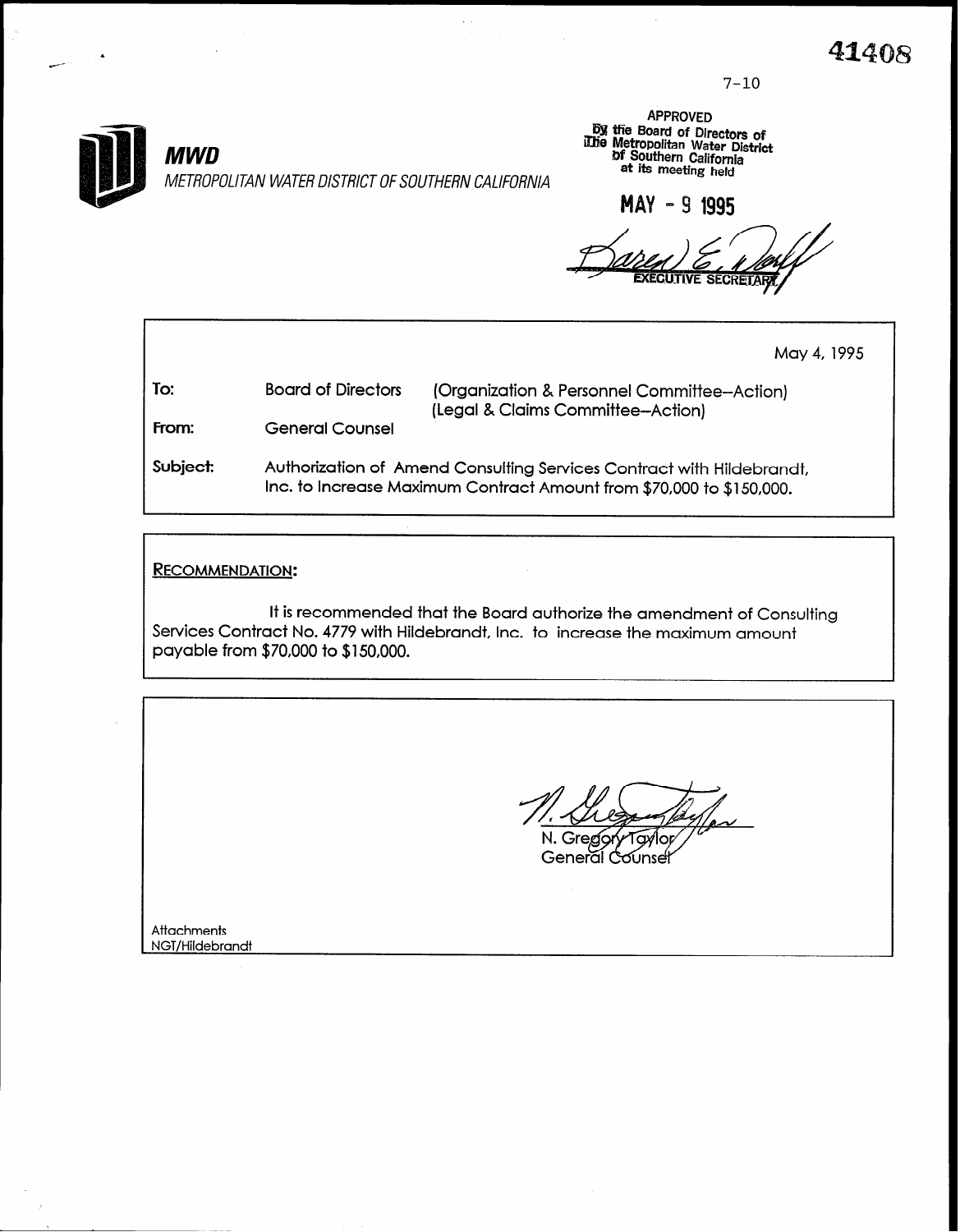#### EXECUTIVE SUMMARY:

The Legal Department entered into a consulting contract with Hildebrandt Inc. to perform a management audit. Phase 1 of the work is nearing completion and funding for Phase 2 is being requested. The original amount of the contract was \$70,000. An increase to a maximum amount of \$150,000 is sought.

#### DETAILED REPORT:

Hildebrandt, Inc. is a multidisciplinary consulting firm serving the legal profession, offering law firms and legal departments counsel and assistance in virtually all aspects of management. It is one of the two top national firms in this area of expertise.

After interviewing several candidates, Hildebrandt was selected to perform a management audit of the Legal Department. The General Counsel, pursuant to his delegated authority, entered into a \$70,000 contract for the first phase of this review .

To date, a preliminary evaluation of the department and a proposed document management, matter management systems and technology plan have been completed. Work on implementing the management systems has begun.

The original contract amount was to complete the overall review of the Department. With the exception of a review of outside counsel, that work has been essentially completed. It was contemplated that when this initial work was completed Hildebrandt would submit a proposal for additional consulting services to assist in implementing their recommendations. That proposal is attached as Exhibit 1 to this Board Letter. (The portion of the work being performed by Hildebrandt on implementing the management systems is actually part of the Phase 2 work.)

To date, Hildebrandt has submitted bills in the amount of \$80,701.13. It is recommended that the maximum amount under the contract be increased to a total of \$150,000. This is below the maximum estimated in the Phase 2 proposal. Hildibrandt's services will be prioritized and modified to come within the recommended maximum amount.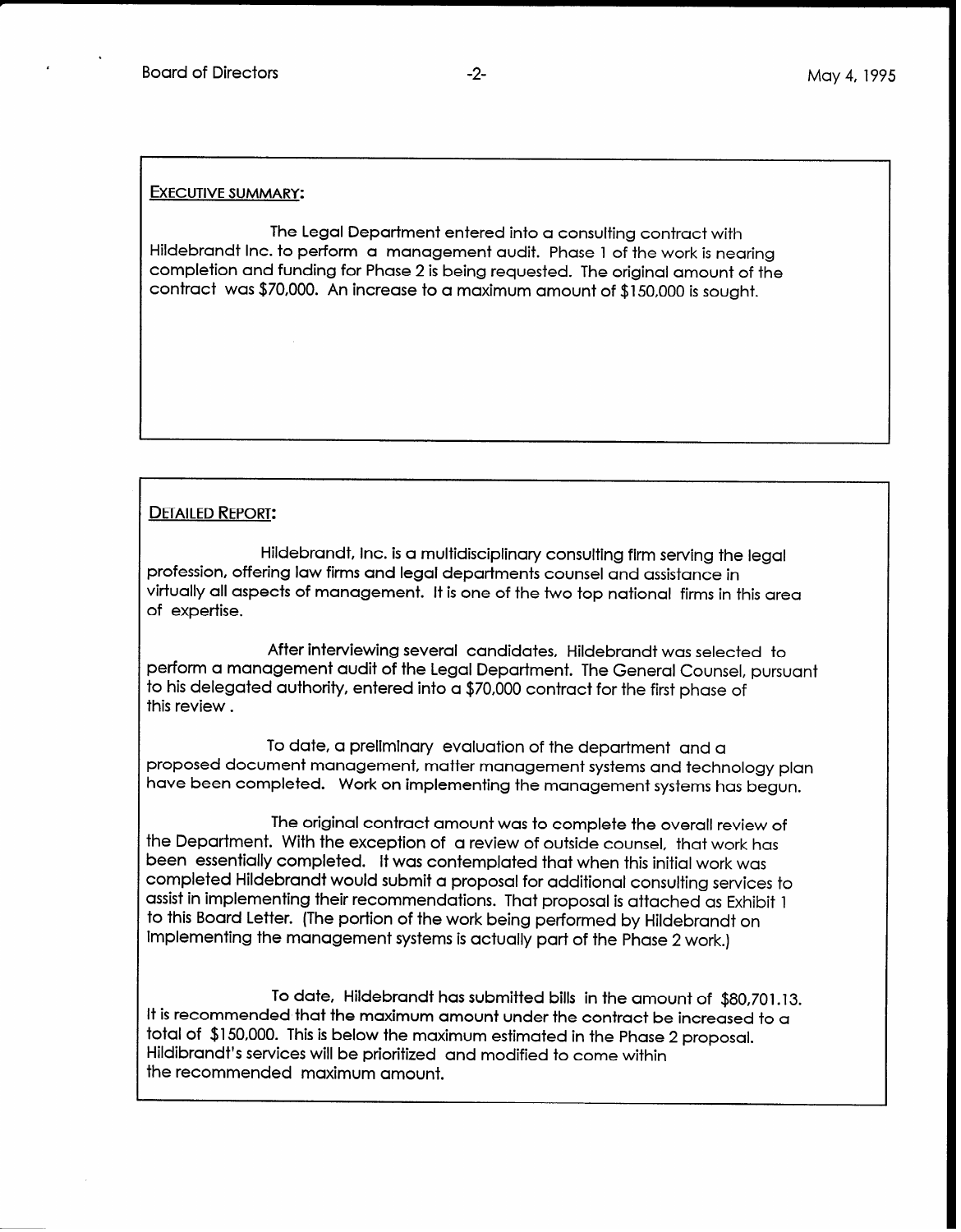### PHASE I (A) PHASE ONE: INFORMATION GATHERING AND ANALYSIS

During phase one, we will:

- Review and analyze Departmental statistical information. Working with Metropolitan Water District staff, we will compile and analyze information for the current and past two years with respect to:
	- Department staffing records.  $\bullet$
	- Operating budgets.
	- Cost analyses of the Department.
	- Workload information, including matters handled by type of matter and lawyer, number of new matters per year, number of closed matters, cycle time information and source of matter.
	- Time records or other hours data, if available.
	- Settlements or payout by type of case, location and disposition (settlement, arbitration, trial).
	- Management reports relating to such issues as financial analysis, staff wanagement reports relating to such issues as miancial analy
	- $\mathbf{F} = \begin{pmatrix} \mathbf{F} & \mathbf{F} & \mathbf{F} & \mathbf{F} & \mathbf{F} & \mathbf{F} & \mathbf{F} & \mathbf{F} & \mathbf{F} & \mathbf{F} & \mathbf{F} & \mathbf{F} & \mathbf{F} & \mathbf{F} & \mathbf{F} & \mathbf{F} & \mathbf{F} & \mathbf{F} & \mathbf{F} & \mathbf{F} & \mathbf{F} & \mathbf{F} & \mathbf{F} & \mathbf{F} & \mathbf{F} & \mathbf{F} & \mathbf{F} & \mathbf{F} & \mathbf{F} & \mathbf{$ recs paid to outside counsel by mini and type of case and
- <sup>l</sup>Review and analyze written materials relating to Departmental policies, Review and analyze written materials relating to Departmental policies, and procedures, organization, management and the like. These are likely to include:
	- Policies and procedures relating to:
		- <sup>l</sup>Internal workflow including: case intake procedures,  $\bullet$ Internal workflow including: case intake procedures, calendaring and docketing, case assignment, case management, supervision, quality control and guidelines for case disposition.  $\mathbf{f}$

#### Hildebrandt, Inc.  $1.4144$ ;  $1.10$ ;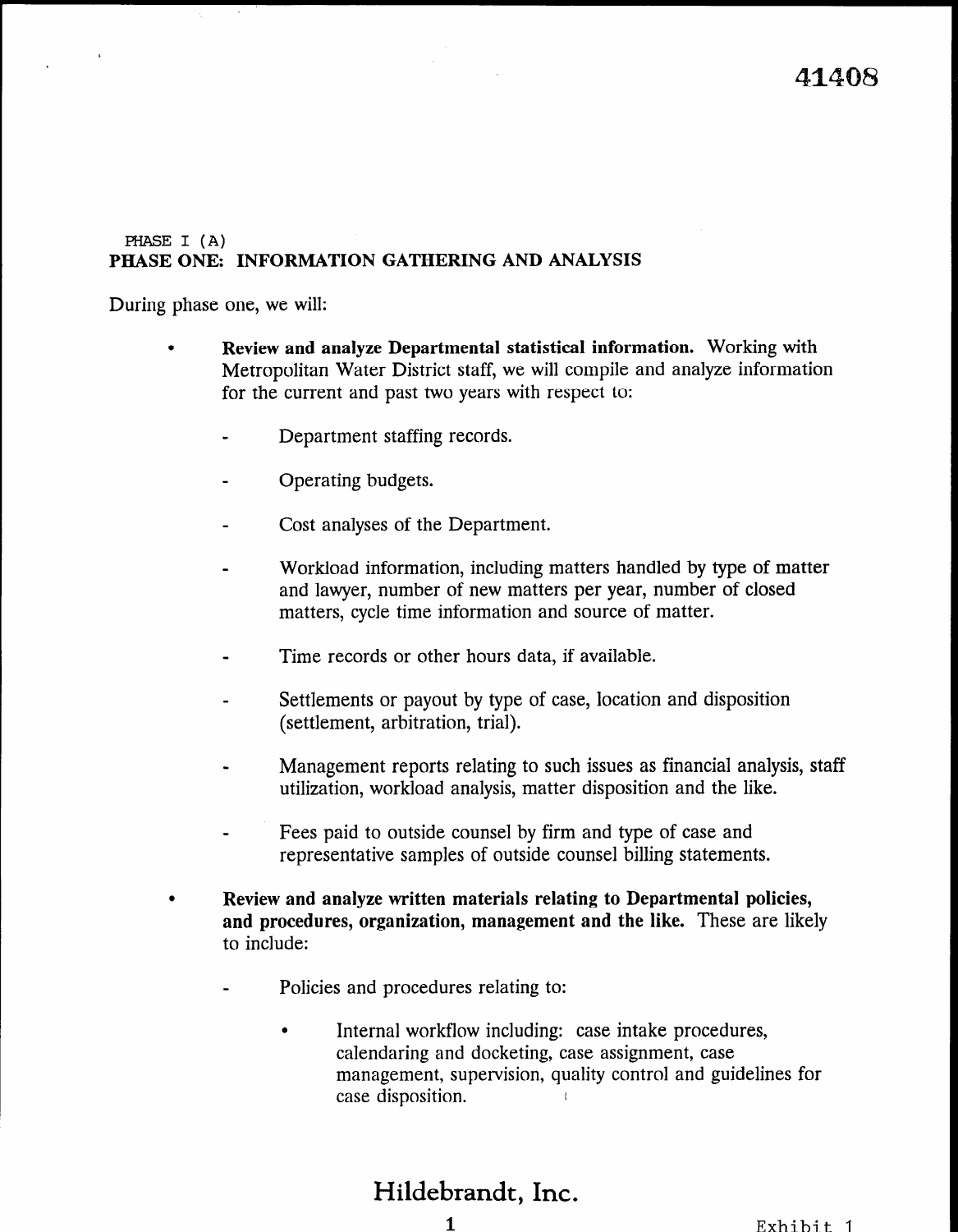- Legal support including: personnel assignment, document production, filing systems and resource allocation.
- <sup>l</sup>Utilization of outside counsel, including selection of outside counsel, authority to employ, approval of invoices, accounting procedures, sample retention letters, guidelines for timekeeping and billing, management guidelines and performance evaluation processes.
- $\bullet$ Personnel matters, including job descriptions, education and skills requirements, training, performance evaluations and recruiting or hiring guidelines.
- Interaction with District officials, departments, boards and commissions directly or indirectly connected with this project.
- Organizational structure and reporting relationships.
- The Logan Study Report.
- Any past and current Department and District Strategic Plans.
- $\bullet$ Interview Department lawyers, staff, clients and outside counsel. To gain a comprehensive understanding of your Legal Department, we will interview:
	- All 14 lawyers in the Department, key administrative personnel and All  $\alpha$  lawyers in the Department, key administrative personnel and secretaries.
	- $T$  to  $20$  members of the Board who interact most contact most contact most contact most contact most contact most contact most contact most contact most contact most contact most contact most contact most contact most c The 15 to 20 members
	- Approximately ten additional principal clients of the Department.
	- $\mathcal{L}$  (partners associates) from associates) from a sociates) from a point of to six  $\mathcal{L}$ Law first equilibrium is that have significant working  $\frac{1}{2}$  and  $\frac{1}{2}$  and  $\frac{1}{2}$  and  $\frac{1}{2}$  and  $\frac{1}{2}$  and  $\frac{1}{2}$  and  $\frac{1}{2}$  and  $\frac{1}{2}$  and  $\frac{1}{2}$  and  $\frac{1}{2}$  and  $\frac{1}{2}$  and  $\frac{1}{2}$  an outside law firms that have significant working relationships with the Metropolitan Water District.

These interviews will help us understand how the Department operates, the These interviews will help us understand how the Department operates, the responsibilities of various personnel, the adequacy of the resources available to your Department, clients' satisfaction with your services and the key indicators of the Department and outside counsels' performance.

### Hildebrandt, Inc. 2 Exhibit 1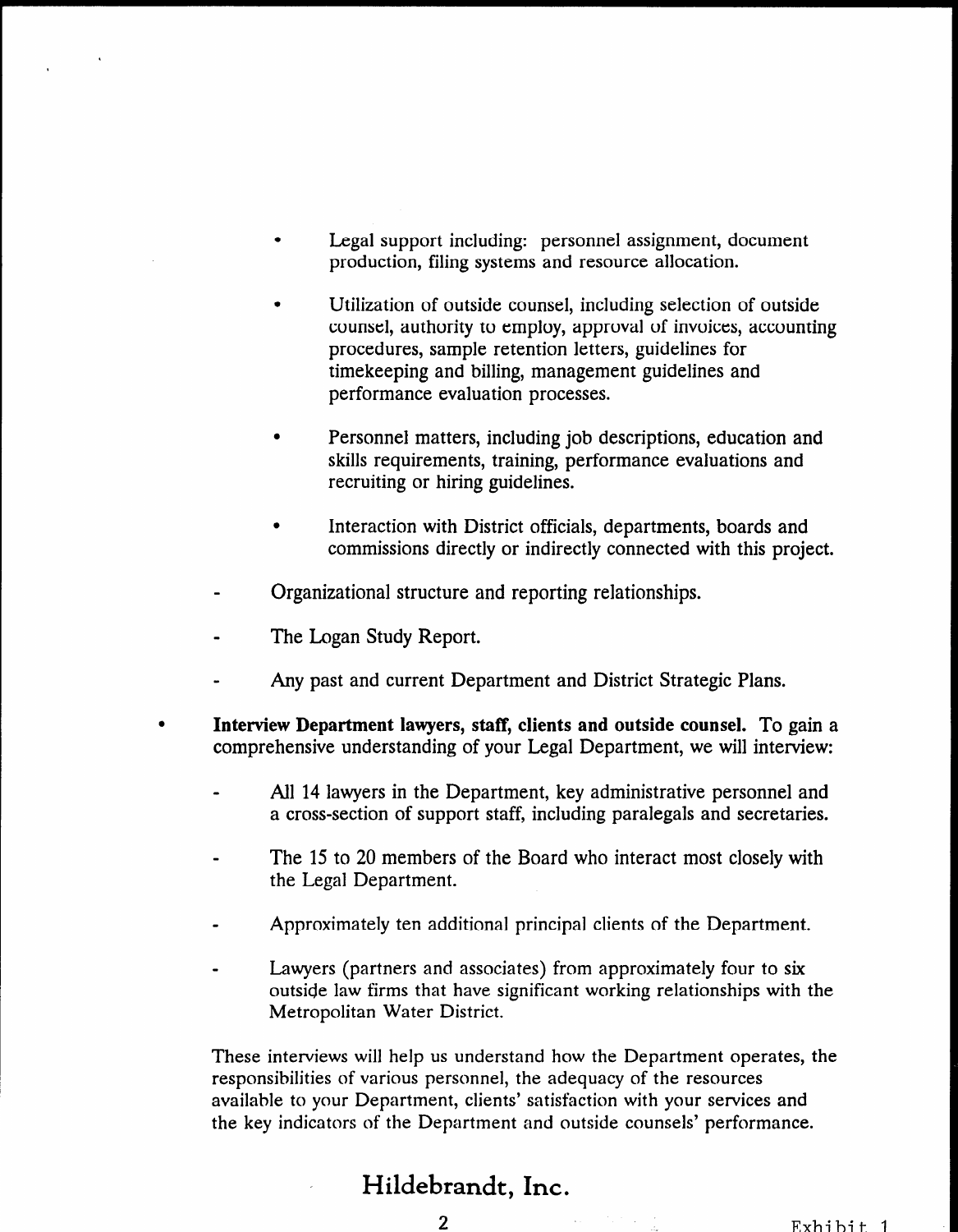## Take a snapshot of current workflow processes, resources and technology.

Curt Canfield, the head of Hildebrandt's information services and systems group, will conduct an on-site review of information systems capabilities, utilization and needs. This will lay the groundwork for developing a technology plan for the Department.

Curt's study will focus on such issues as the type of technology (hardware and software) used in the Department and organization, how it is used, lawyer and staffs comfort level with technology, future needs, filing and records management systems and the like.

Curt will also work with your staff to prepare flow charts of select Legal Department services, which we will identify in our interviews and meetings.

#### PHASE I (B) PHASE TWO: REPORT AND RECOMMENDATIONS

During phase two, we will prepare and deliver our report and recommendations. We will present the report at a meeting with you and others you designate.

Our recommendations are likely to focus on such issues as:

- Our assessment of the Department's current capabilities, including analysis of workflow processes, use of technology, organization, structure and reporting responsibilities, staffing and client service needs and response level.
- The most cost-effective and efficient methods for allocating your current legal resources, focusing on such issues as:
	- The most effective organizational structure.
	- The most cost-effective and efficient approach for handling litigation.
	- The types of service you should provide in-house and whether others should be exported within other corporate operations or outsourced.
	- Defining responsibilities for Department personnel.

# Hildebrandt, Inc.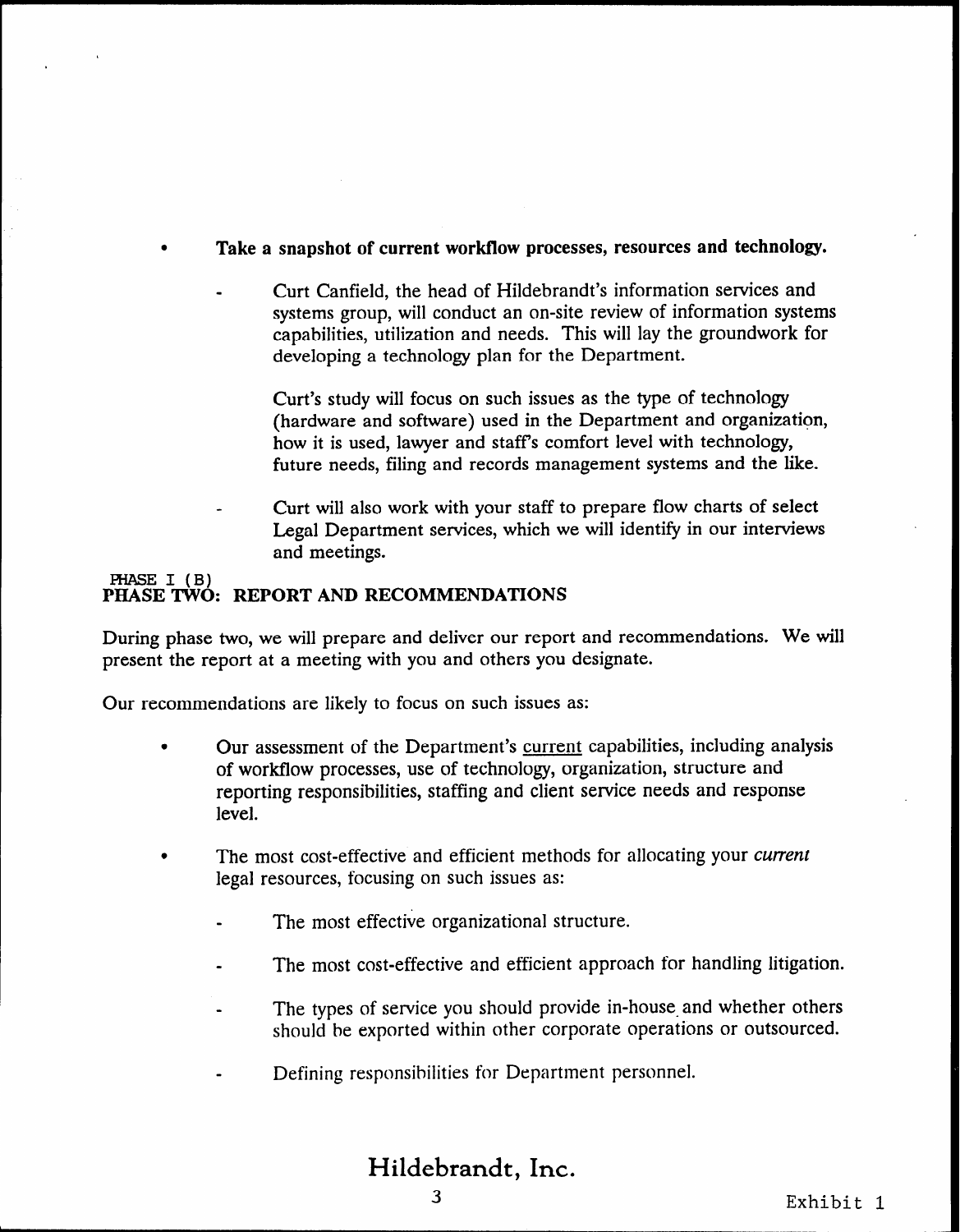- Whether non-legal personnel within the Department or organization can be trained to undertake certain tasks.
- Policies and procedures for recruiting, training and supervising lawyers and staff to ensure a high level of competency.
- Requirements for changes in staffing and resources.
- Streamlining workflow processes to improve the efficiency, timeliness and responsiveness of your legal services. This is likely to involve the use of information technology as well as changes in work allocation, operating procedures and the like. This might include fine-tuning your systems for document production, filing and information retrieval, calendaring and docketing, case management, quality control, and the like.
- Identifying areas of technology that merit further review.
- <sup>0</sup>Guidelines for selecting, retaining and managing outside counsel.
- Performance standards for in-house lawyers and staff as well as outside counsel.
- <sup>0</sup>Developing the necessary management reports, procedures and controls to ensure that the streamlined workflow meets performance goals and objectives.
- A career development program for lawyers and staff.
- <sup>l</sup>A program to improve team building and motivation.

After this meeting, we will send you a copy of our report and recommendations in concise, outline form.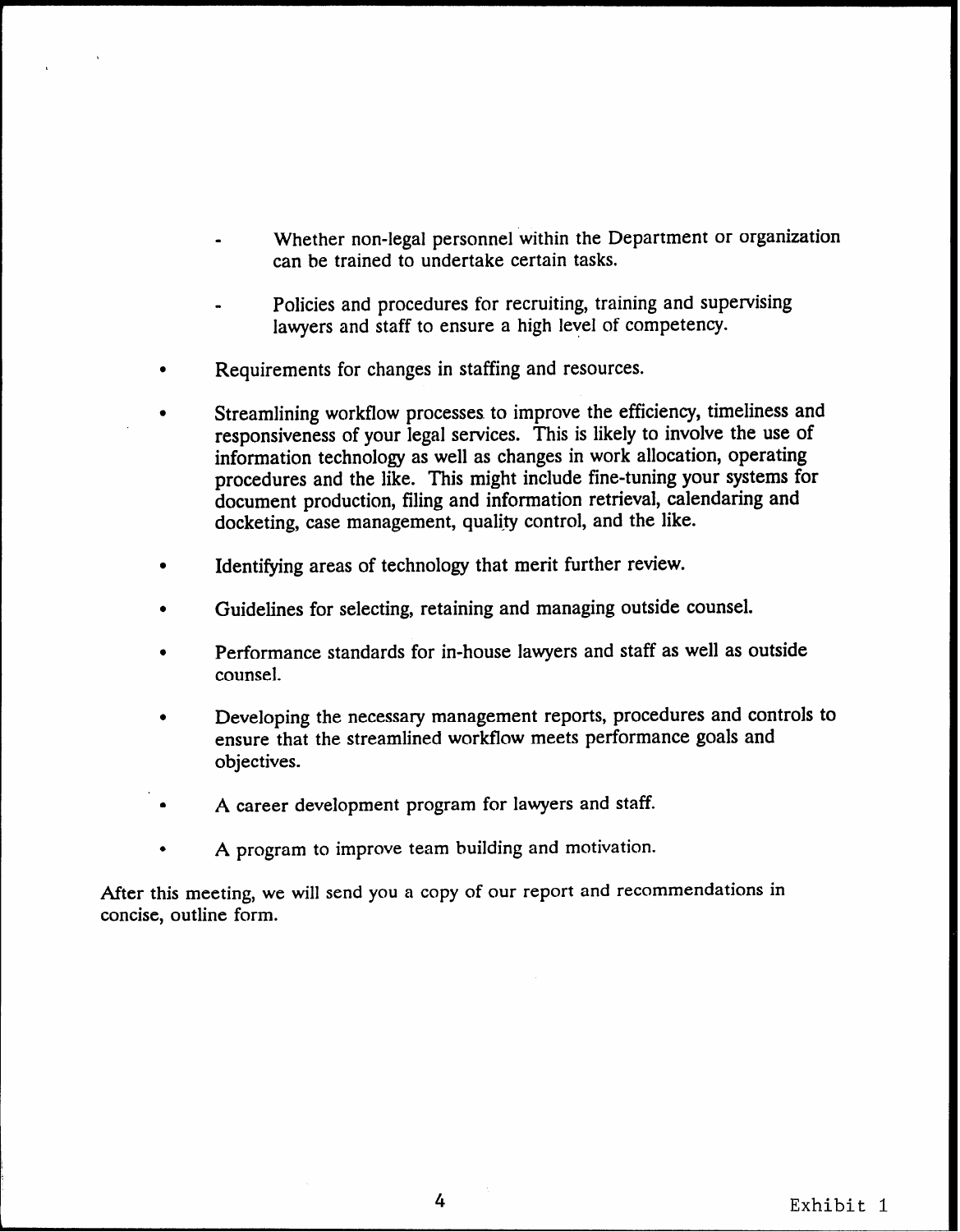This section uses the following tracking code :  $\sqrt{\rho_{\infty}}$ This section uses the following index code :  $41408$ 



# Page Place Holder Sheet / Page Tracking Sheet

# Page Place Holder Sheet

This sheet stands in for a section consisting of \_\_\_\_\_\_\_\_\_\_\_\_\_\_\_\_\_\_\_total number of pages in this document, including those starting at page number \_\_\_\_\_\_\_\_\_\_ and ending with page number \_\_\_\_\_\_\_\_\_\_\_\_\_ as numbered in the document.

Page Tracking Sheet

This section of \_\_\_\_\_\_\_\_\_\_\_ total number of pages has been pulled from the document titled:

This section was pulled for separate processing due to:

| $\Box$ Duplex Pages       | $\Box$ Page Size      |
|---------------------------|-----------------------|
| $\Box$ Simple Binding     | □ Damaged Page        |
| $\Box$ Special Binding    | $\Box$ Text on Screen |
| $\Box$ Mounted Components | M Image Only Pages    |
| $\Box$ Page Material      | $\Box$ Page Rotation  |

- 
- naged Page
- 
- 
-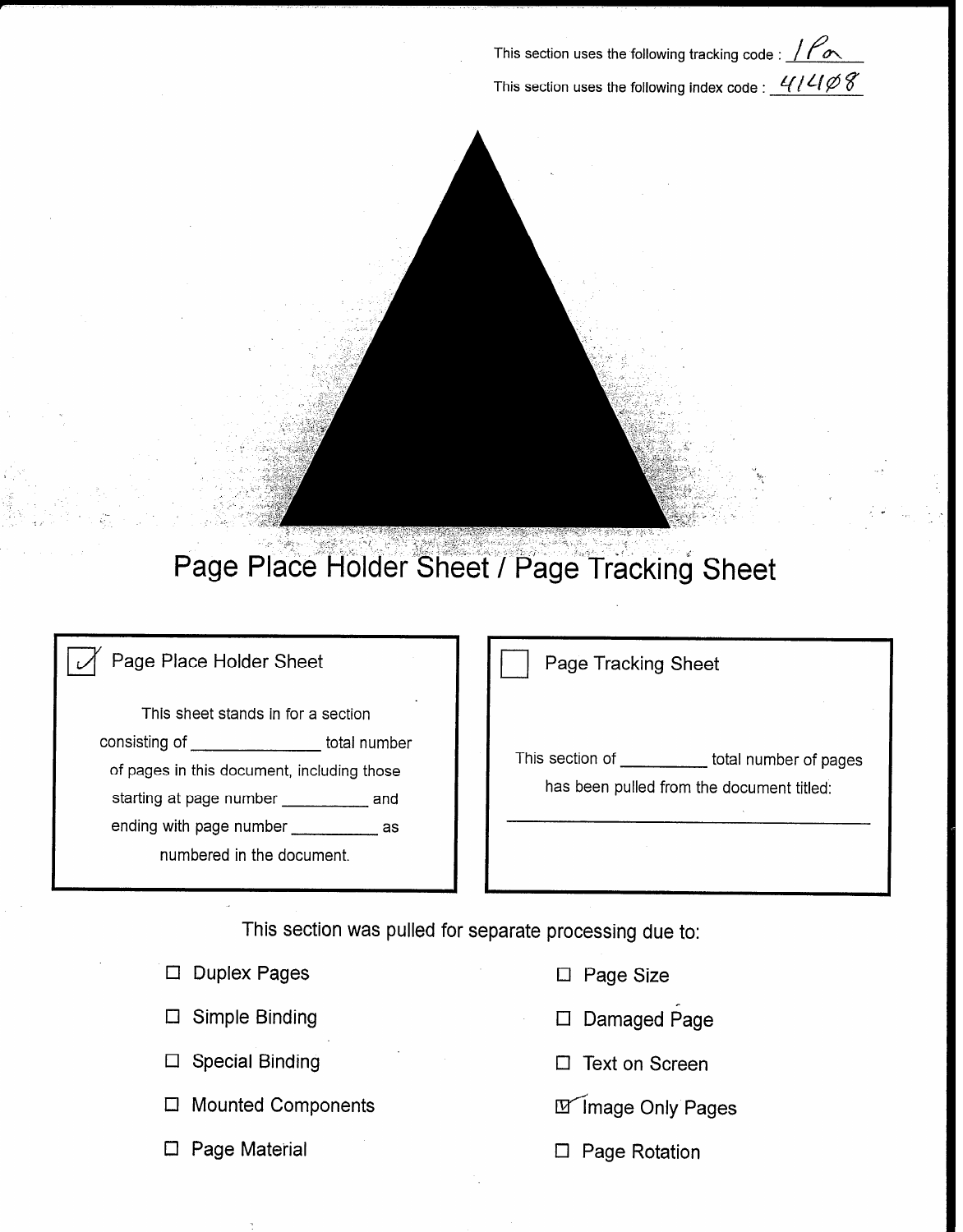#### PHASE TWO: STRATEGIC PLANNING AND IMPLEMENTATION BUDGET ASSUMPTIONS

- I. The budget does not include:
	- A. Hardware.
	- B. Software.
	- c. Programming or system integration services.
- II. MIS or system integrators will work directly with Chris Neal to enable:
	- A. Mail and fax-enabling of word processing and integration with the DMS.
	- B. Integration of CD-ROM research tools.
	- c. Windows management and "electronic desktop".
- III. Hildebrandt Consultants will:
	- A. Meet with Department personnel to review technology and systems recommendations and develop the strategic plan in those areas.
	- B. Work with Department personnel to develop a strategic plan for the non-technology related issues.
	- c. Provide management consulting services to assist with implementation and follow-through on our Phase One recommendations relating to management, personnel, staffing, structure and reorganization. A Hildebrandt consultant will spend one-day on site per month for six months.
	- D. Spend one week on-site to assist MIS, System Vendors and Legal Department in:
		- 1. Developing specifications for the development or customization of the Document Management and Matter Management Systems.
		- 2. Planning the migration of existing database applications into the integrated Matter Management and Document Management Systems.
	- E. Spend three days on-site participating in acceptance testing of the Document Management and Matter Management Systems to assure that systems have been designed to specification.
	- F. Spend one week on-site assisting the Legal Department in developing procedures for operation and implementation of the Document Management and Matter Management Systems.
	- G. Spend three days on-site conducting a post-rollout implementation review to assure that the Document Management and Matter Management Systems are being used effectively.